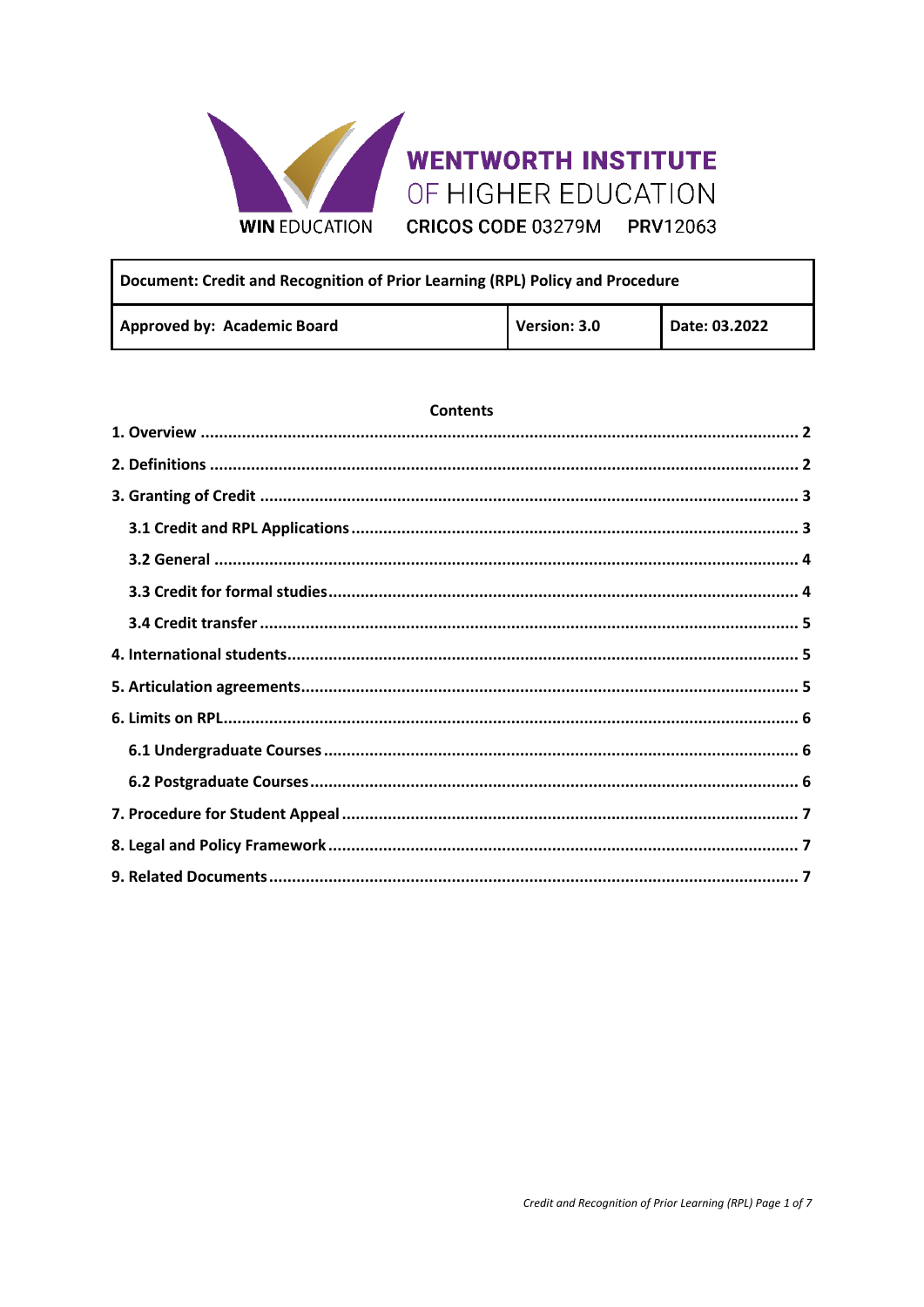## <span id="page-1-0"></span>**1. Overview**

Wentworth Institute of Higher Education Pty Ltd ("WIN Higher Education") acknowledges the need for clear and effective credit arrangements to increase opportunities for students to access education, improve student mobility between sectors and institutions, and increase the pathways into and between qualifications through Credit and Recognition of Prior Learning (RPL).

Granting Credit and RPL ensures that students commence study at a level that appropriately recognises their prior learning experiences and are not required to repeat equivalent learning successfully undertaken in another context. Credit, RPL or relevant recognised skills must be consistent with the Qualification Standards and must preserve the integrity of the higher education award to which it applies.

WIN Higher Education is committed to develop open and accessible guidelines to grant Credit and RPL that is relevant, current, and equivalent to the learning required for WIN Higher Education's academic programs and courses. WIN Higher Education's policy on the granting of Credit and RPL is based on the following broad principles:

- WIN Higher Education will recognise prior learning, and grant credit for that learning, provided it is relevant, current, and equivalent to the learning required for WIN Higher Education's academic programs and courses, and in accordance with this policy.
- Determining equivalence requires academic judgement based on relevant and appropriate evidence provided by the student of the prior learning.
- Giving credit should not compromise the integrity of qualification outcomes and discipline requirements.
- This policy and any related procedures are consistent with the **Australian Qualifications Framework** [\(AQF\),](https://www.aqf.edu.au/sites/aqf/files/aqf_pathways_jan2013.pdf) [Tertiary Education Quality and Standards Agency \(TEQSA\)](https://www.teqsa.gov.au/for-providers/resources/guidance-note-credit-and-recognition-prior-learning) and [Higher Education Standards](https://www.teqsa.gov.au/hesf-domain-1)  [Framework \(HESF\).](https://www.teqsa.gov.au/hesf-domain-1)

# <span id="page-1-1"></span>**2. Definitions**

*Credit* in accordance with TEQSA, is a benefit provided to a student by waiving one or more of the normal requirements for completion of a course of study, such as not having to complete a particular unit of study. Credit is obtained based on evidence that the student has already undertaken learning that is deemed to be equivalent to the parts of the course of study for which credit has been granted. It includes:

- *Advanced standing* expressed in the form of a specified number of credit points, towards an award course, granted based on previous, successfully completed studies or prior learning.
	- o *Specified Advanced Standing* advanced standing given in the form of individual named subjects against a student's record. WIN Higher Education may give specified advanced standing where prior learning satisfies the learning outcomes of a particular subject taught in WIN Higher Education.
	- o *Unspecified Advanced Standing* advanced standing given in the form of credit points only, not relating to individual subjects. WIN Higher Education may give unspecified advanced standing where the relevant previous learning is broadly consistent with the expected outcomes of WIN Higher Education's course the student intends to take, but where they may not be directly equivalent tothe learning outcomes of any specific subject in the program.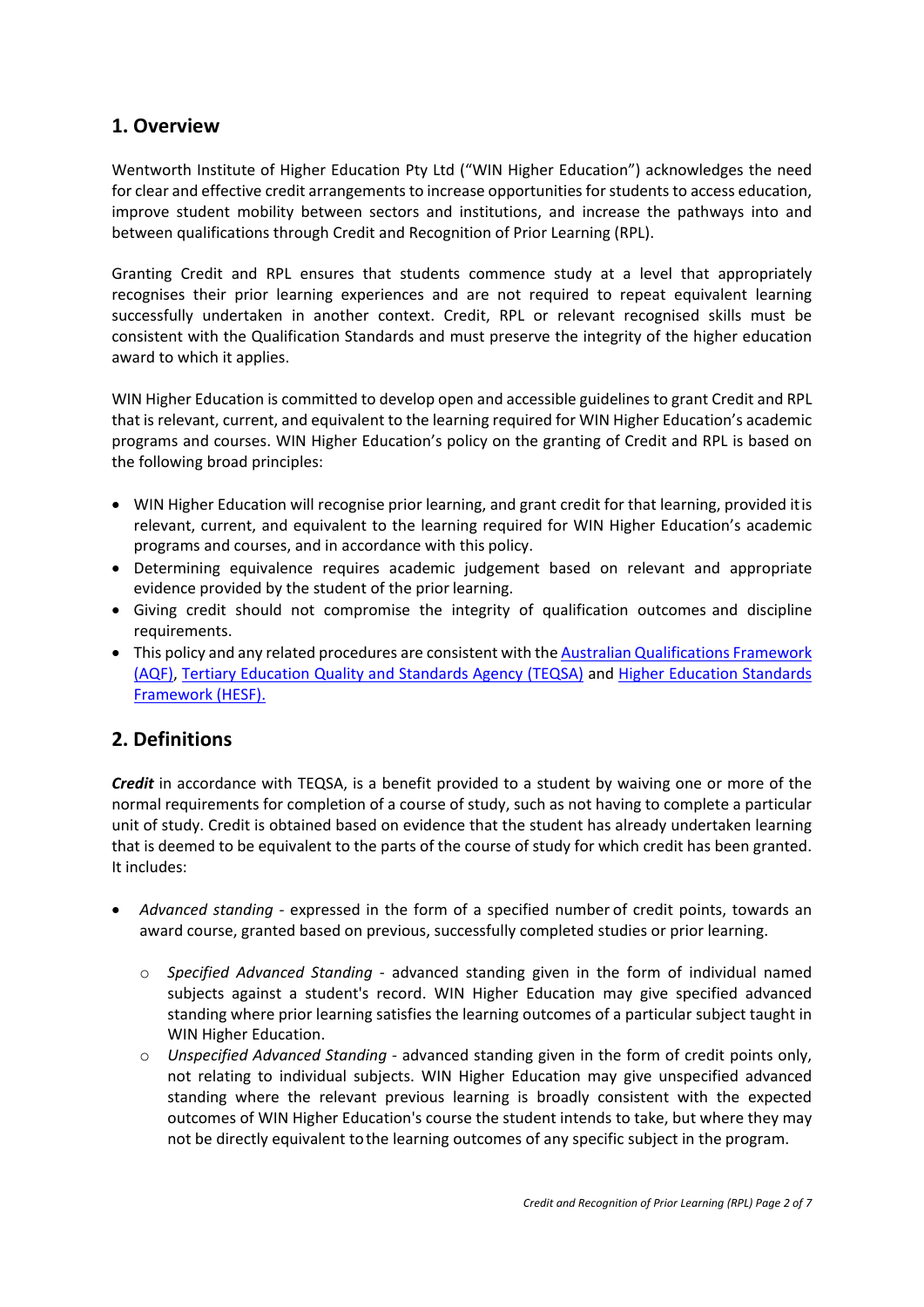- *Credentialled learning -* relevant programs or courses undertaken within the workplace, professional organisations or other training contexts, where appropriate certification is available.
- *Equivalent subject* subjects that are considered substantially the samein content and learning outcomes between programs of the WIN Higher Education.
- *Exemption*  a student can be granted permission to substitute acompulsory or core subject in a course for another approved subject, as they have already completed the requirements for the exempted subject elsewhere. Exemptions are usually given when a student has already received the maximum allowable credit for their course.
- *Formal learning* completed studies at a recognised University, higher education institution, TAFE or registered training organisation in Australiaand recognised international institutions.
- *Nested course sequence* an articulated sequence of courses suchas Graduate Certificate, Graduate Diploma and Master's program.
- *Non-award subjects* subjects of study offered by WIN Higher Education that students enrol in independently from one of the WIN Higher Education 's award courses.

*Recognition of Prior Learning (RPL)* is defined in the Australian Qualifications Framework as a process through which eligibility for the award of credit is assessed, through assessment of formal, informal and non-formal learning. This process is grounded in evidence-based academic judgement about equivalence of learning. In practice, RPL may result in overarching standing credit transfer arrangements with other providers.

#### *NOTE:*

- Applications based on work experience is not considered at WIN Higher Education.
- Academic credit all subjects at WIN Higher Education attracts 10 credit points per subject.

#### <span id="page-2-0"></span>**3. Granting of Credit**

#### <span id="page-2-1"></span>**3.1 Credit and RPL Applications**

- An application for credit or RPL must be made on the appropriate form at the time of application for admission to a course by the prospective student or its representative. It is highly recommended that application must be submitted on or before the Census Date at the time of admission into the program or course.
- The application and all documents and/or paperwork required for the determination of credit or RPL arrangements, must be submitted on or before the Census Date at the time of admission into the program or course. The application and all required documents must be complete, and duly notarised or certified.
- Other requests for credit or RPL may be considered during the course of the student's study program; however, requests for credit or RPL may not be able to be accommodated based on the sequence of subjects the student has already enrolled in or studied prior to making the additional request for credit or RPL.
- A student applying for credit or RPL in a subject that the student had already failed, will not be accepted, and will be rejected.
- Request for credit or RPL in the final year subjects including engaged project or capstone subjects will not be granted as successful completion of these subjects is deemed mandatory in meeting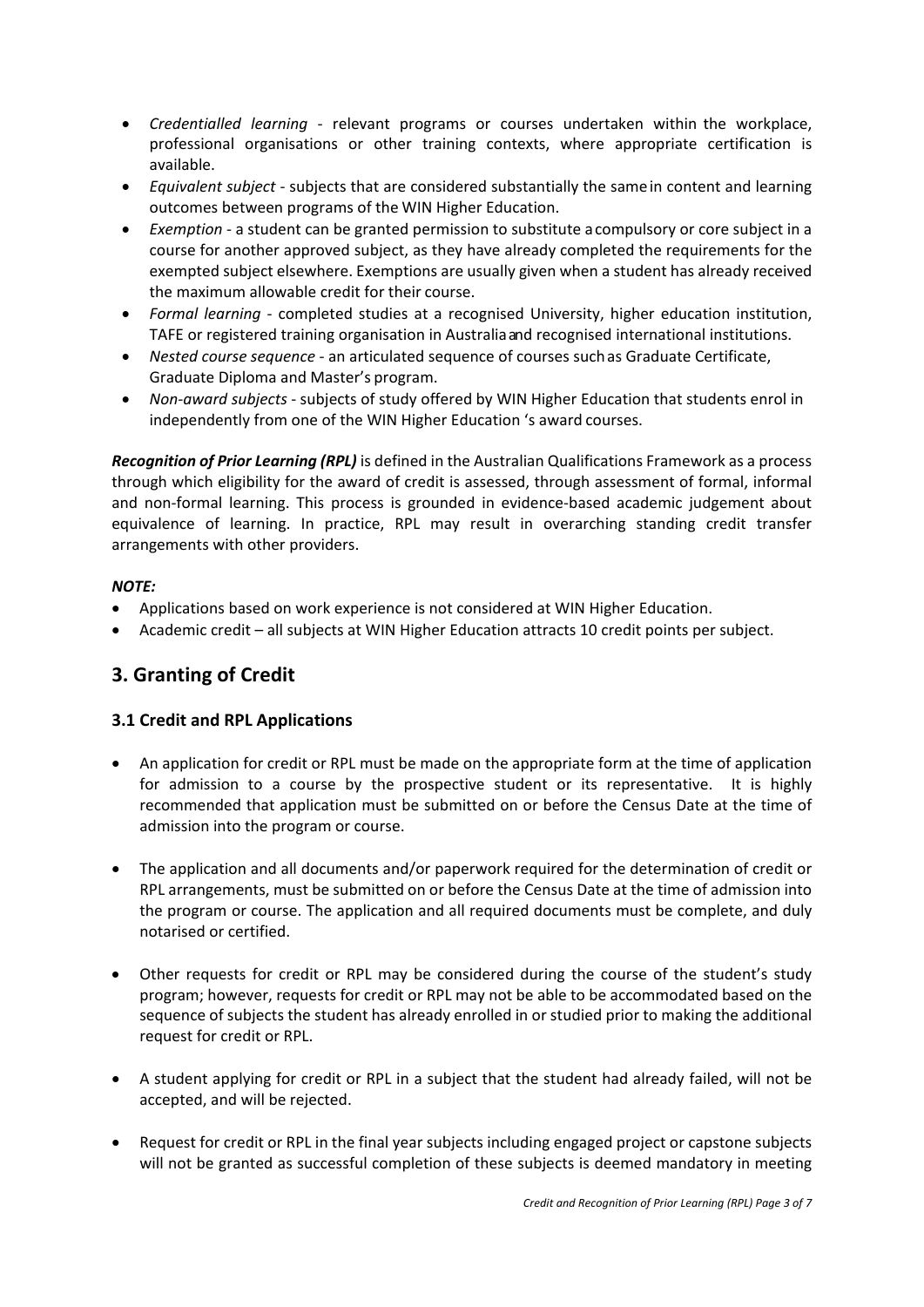the overall requirements of the degree being undertaken.

- Note that applications based on work experience is not considered at WIN Higher Education.
- Assessment of the application will be undertaken by the Dean or nominee who will then advise the Registrar. The Registrar will notify the student in writing of the outcome of the application. A record of any credit or RPL granted will be placed on the student's file.
- It is the intention of this policy that students should be advised of the credit that is offered at the time they accept a place in a course.

**Specified credit:** Specified credit will be awarded when prior learning achieves expected learning outcomes equivalent to those achieved in a course offered at WIN Higher Education and the integrity of the program in which it is offered is maintained.

**Unspecified credit**: Unspecified credit will be awarded for work completed from another institution that is of a similar standard to work at WIN Higher Education, but for which there is no direct course equivalent.

#### <span id="page-3-0"></span>**3.2 General**

- Entry to WIN Higher Education's courses is based on specific published entry criteria and decisions regarding student selection will be in accordance with *Student Selection and Admissions Policy and Procedure*.
- An offer of credit or RPL does not guarantee admission into a specific course.
- The assessment of the amount of credit or RPL to be granted in particular courses and the awarding of credit to individual student shall be determined within the framework of this policy. The Dean or nominee will determine which specific subject will be granted credit or RPL.
- Regardless of the credit or RPL granted, the requirements of each course must be fulfilled.
- Credit or RPL will be granted for specified subjects in a course of study as long as the integrity of the higher education award is preserved.
- Candidates for an award from WIN Higher Education are required to complete a minimum amount of the course through WIN Higher Education. The total credit granted for prior learning external to WIN Higher Education shall not exceed 67% of the total credit points required for the award toward which credit is sought. The 67% may comprise a mixture of credit and RPL.
- Credit or RPL granted for a specific course cannot automatically be transferred fromone course to another.
- Request for credit or RPL from a non-cognate degree will be assessed on a case-by-case basis. The assessment will be based on the depth and breadth of the volume of learning of the noncognate degree completed by the student.

#### <span id="page-3-1"></span>**3.3 Credit for formal studies**

- Credit will not normally be granted for formal study completed more than five years prior to application unless there is evidence of continued relevance ofthis study for the course towards which credit is sought.
- Credit may be granted for the successful completion of:
	- $\circ$  subjects of learning which form part of a structured academic program which would lead to either:
		- \* an AQF higher education award or international equivalent; or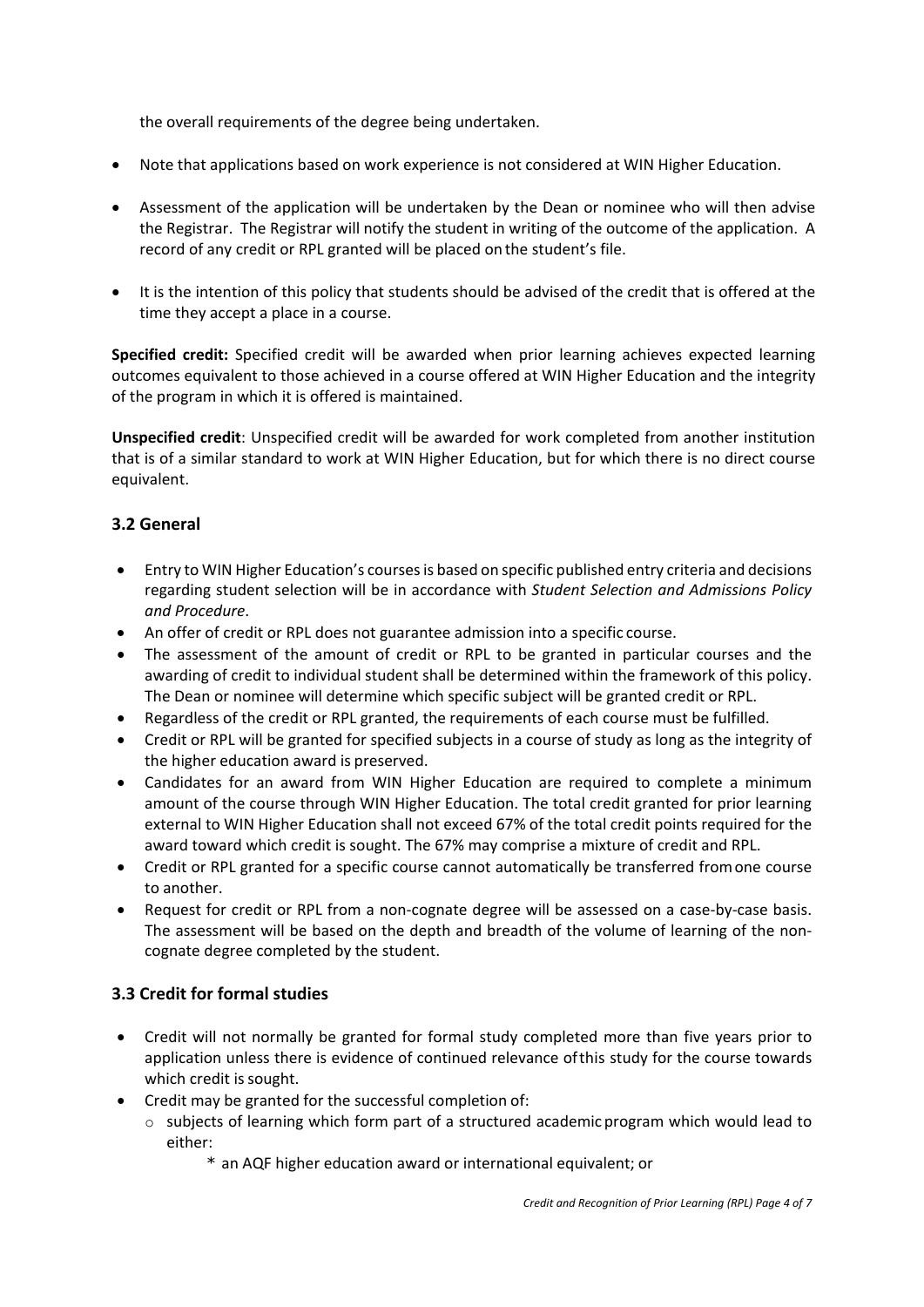- \* an AQF Diploma or Advanced Diploma, provided the student has completed the program as well as the subject.
- $\circ$  subjects of learning that take place through a structured program that did not lead to a formally recognised qualification.
- o non-award courses offered by a recognised higher education institution.
- o accredited courses with a vocational training provider.
- $\circ$  courses provided by a recognised professional association or other similar body.
- o recognised training delivered by employers or other similar training.
- Credit shall be granted where there is a demonstrable correlation with content and/or learning outcomes of the WIN Higher Education subject for which credit is claimed.
- Credit for subjects in certain professionally accredited courses (eg Accounting and HR courses) can only be given for subjects that are considered to be equivalent in a course at another accredited institution.
- When assessing credit for formal studies the following will be taken into account:
	- $\circ$  the general educational practices and standards of the provider(s) or any accreditation obtained by such provider that may be relevant to the course under consideration;
	- $\circ$  the objectives of the particular course and the methods adopted to achieve those objectives;
	- $\circ$  admission requirements to the course including English entry requirements;
	- $\circ$  the duration of the course, having regard to entry requirements and course objectives;
	- $\circ$  the breadth, depth and balance in the course material involved and the intellectual effort required;
	- o the methods and content of assessments;
	- $\circ$  the relative emphasis on the teaching of skills in relation to the study of the discipline;
	- $\circ$  any arrangements for practical training and experience as part of the course.

#### <span id="page-4-0"></span>**3.4 Credit transfer**

- Credit transfer may be granted when a student has completed subjects while undertaking a course with WIN Higher Education and wishes to transfer to another course within WIN Higher Education.
- Credit will be granted for those subjects already undertaken which form partof the course into which the student is transferring.
- The maximum credit that can be granted in these circumstances is not limited; however, the structure of the course will need to be considered.

# <span id="page-4-1"></span>**4. International students**

If the applicant is an international student applying for a study visa, the following applies:

- Where credit or RPL is granted before the issue of a visa, the actual course durationin the eCoE issued to the student will be reduced.
- Where credit or RPL is granted after the issue of a visa, WIN Higher Education will report the changeof course duration to the DIBP via PRISMS.

If an international student is granted credit or RPL that shortens their course, it remains a visa condition that they continue the actual net course duration (as reduced by course credit) as full-time study.

# <span id="page-4-2"></span>**5. Articulation agreements**

WIN Higher Education may enter into agreements with other tertiary education institutions to provide graduates of specific courses offered by that institution credit for particular subjects which form part of an institution course. In order to assess the quantum of RPL which may be awarded, WIN Higher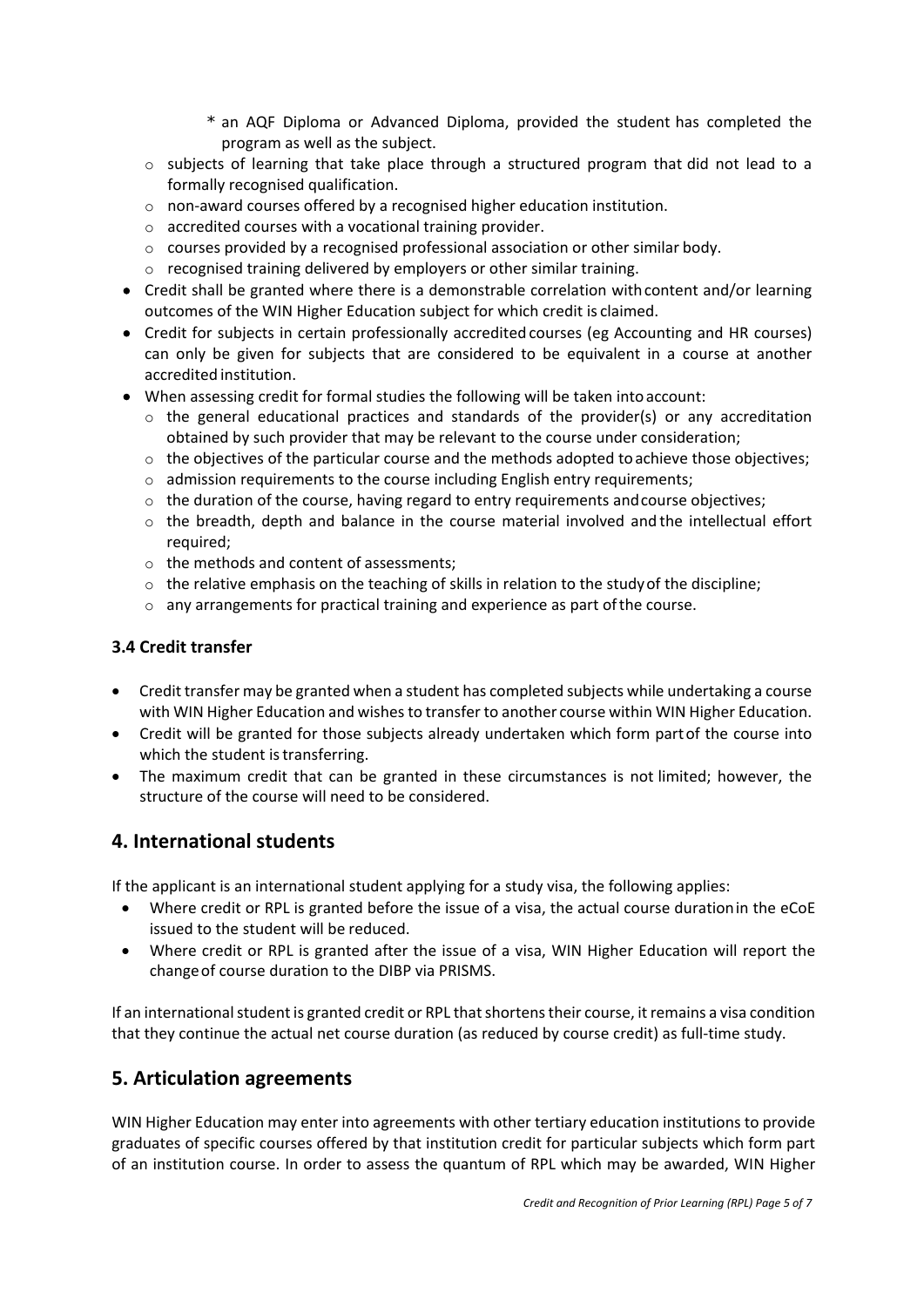Education will map the specified learning outcomes for the course provided by the institution against the learning outcomes of subjects within the relevant WIN Higher Education course. RPL for a subject within a WIN Higher Education course will only be granted where there is a substantial match against the learning outcomes of that subject.

RPL will only be provided under the articulation agreement for specific subjects - there will be no unspecified or block credit.

Evidence of the mapping of the learning outcomes of the external course against the WIN Higher Education course underpinning the development of the articulation agreement will be considered and approved by the Academic Board.

## <span id="page-5-0"></span>**6. Limits on RPL**

#### <span id="page-5-1"></span>**6.1 Undergraduate Courses**

Generally, the maximum amount of RPL given for completed awards will be in accordance with the AQF Qualifications Pathway Policy, having taken into account 2.1.9 of the AQF policy:

- 1. 50% credit for an Advanced Diploma or Associate Degree linked to a 3-year Bachelor Degree;
- 2. 37.5% credit for an Advanced Diploma or Associate Degree linked to a 4 year Bachelor Degree;
- 3. 33% credit for a Diploma linked to a 3-year BachelorDegree;
- 4. 25% credit for a Diploma linked to a 4-year Bachelor Degree.

The following maximum limits on RPL that can be granted in an undergraduate course (including double and combined degree courses), except as specified in clauses below, are:

- 1. 160 credit points for a 240 credit point degree (i.e. 67 % of thedegree).
- 2. 240 credit points for a 320 credit point degree (i.e. 75 % of thedegree).
- 3. 320 credit points for a 400 credit point degree (i.e. 80 % of thedegree).

If the RPL is to be counted towards an undergraduate course that is of fewer than 160 credit points in value, the student must, irrespective of any RPL for which they are eligible, complete half (that is, 50%) of the total numberof credit points for the course as an enrolled student of the WIN Higher Education. The exception to this is where the RPL is specified as part of an articulation pathways agreement or nested course sequence.

#### <span id="page-5-2"></span>**6.2 Postgraduate Courses**

The maximum RPL that can be granted towards any postgraduate program is 67% of the total credit points for the course, except when a student is progressing through a nested course sequence.

Students who have completed an undergraduate course from an Australian recognised institution may apply for postgraduate RPL if full documentation has been provided to allow for a comprehensive mapping with WIN Higher Education subjects. Such an application will only be considered where the undergraduate subject would be considered to be repetitious for the student studying the same subject at a Graduate Certificate level (AQF 8). Students must be enrolled in the full Master's qualification and the maximum number of exemptions allowed is three. Mapping must demonstrate that the HESF standards have been upheld and that any RPL granted is in line with TEQSA guidelines.